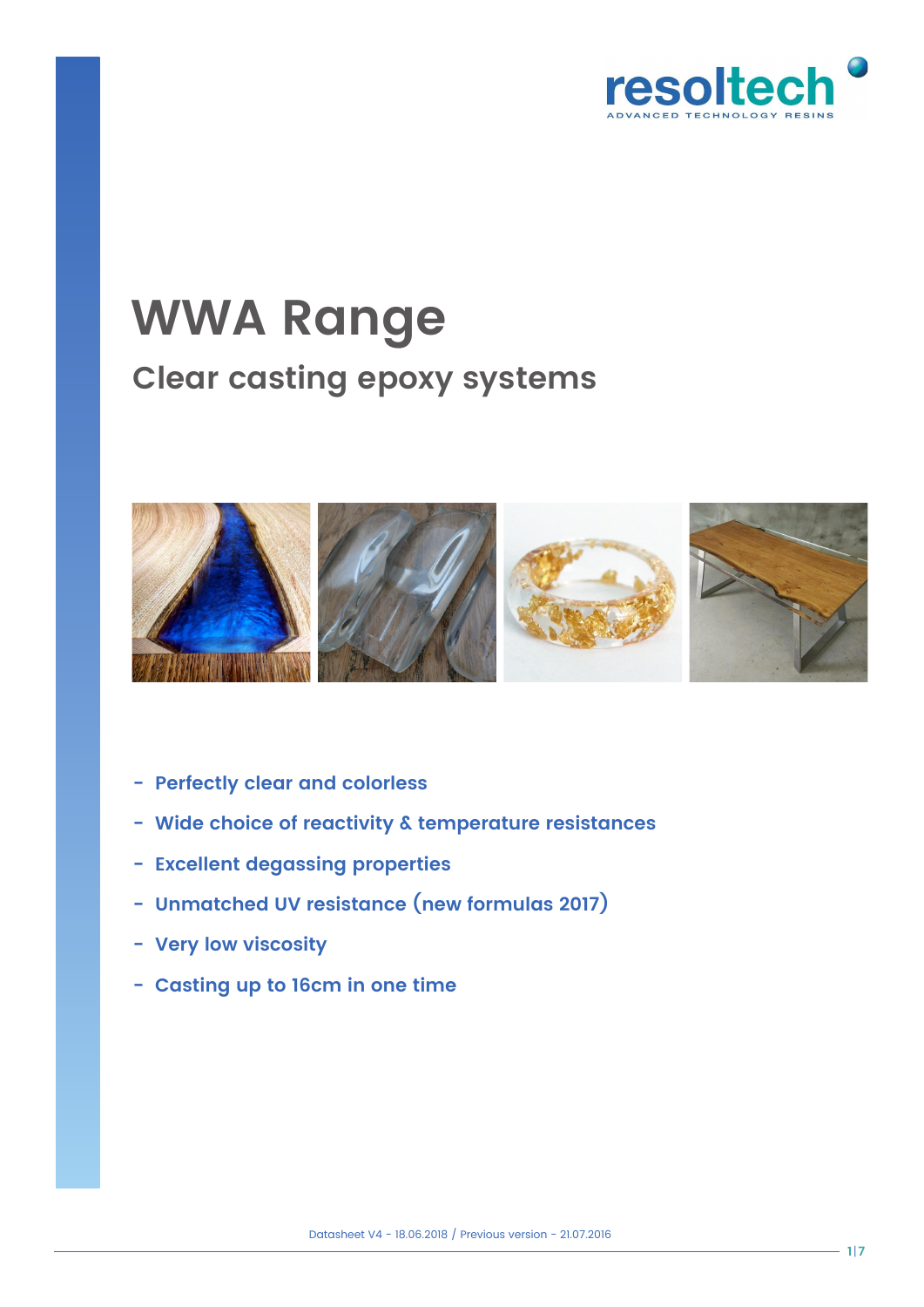#### **INTRODUCTION**

The WWA range is clear casting epoxy system intended mainly for **decorative applications** but also for scientific instruments. Typical objects produced with the WWA include river tables, jewels, watches or any other casing with or without inclusions.

Totally colorless and clear, the system is **compatible with many substrates** such as glass, wood, concrete, stone, terracotta, metals...etc.

With its new formulation (October 2017), the WWA range offers **outstanding UV resistance**, unmatched on the market. Thanks to this major improvement, the manufacture of parts intended for outdoor use is now possible and it enables artist to produce long lasting objects with no yellowing in time.

All WWA resins can be coloured with epoxy compatible **pigments or tinting dyes**. Many **fillers** can also be added to the resins (metalic, nacre powder...).

Resoltech´s **OPTICAL BRIGHTNER** additive (sold separatly) will provide a slightly and unique blue color to the parts when exposed under UV light.

RESOLTECH has always been concerned by the user's health and safety and all the WWA systems are **solvents free and CMR components free.**

For castings in glass recipients, a **flexible version** is also available, please see page 4.

#### **CHOOSING YOUR SYSTEM**

#### 1 **Understanding exothermic reactions and mass effect**

Epoxy resins are thermosetting resin, which means they release energy under the form of heat during hardening.

The thicker the quantity of resin you cast, the more heat is produced, and this is the mass effect.

All RESOLTECH WWA resins are recommended with a maximum casting thickness (see page 4), beyond this thickness, the heat generated cannot escape out of the resin fast enough and high reaction temperatures may result in yellowing, cracks and shrinkage (= exothermic reaction).

In order to choose the right system, please see below some examples of volumes. The orange arrows show the most contraining dimension for heat to escape.



However, thickness is not the only contraining parameter, the quantity cast also influences the exotherm temperature as well as the mold material. See next page.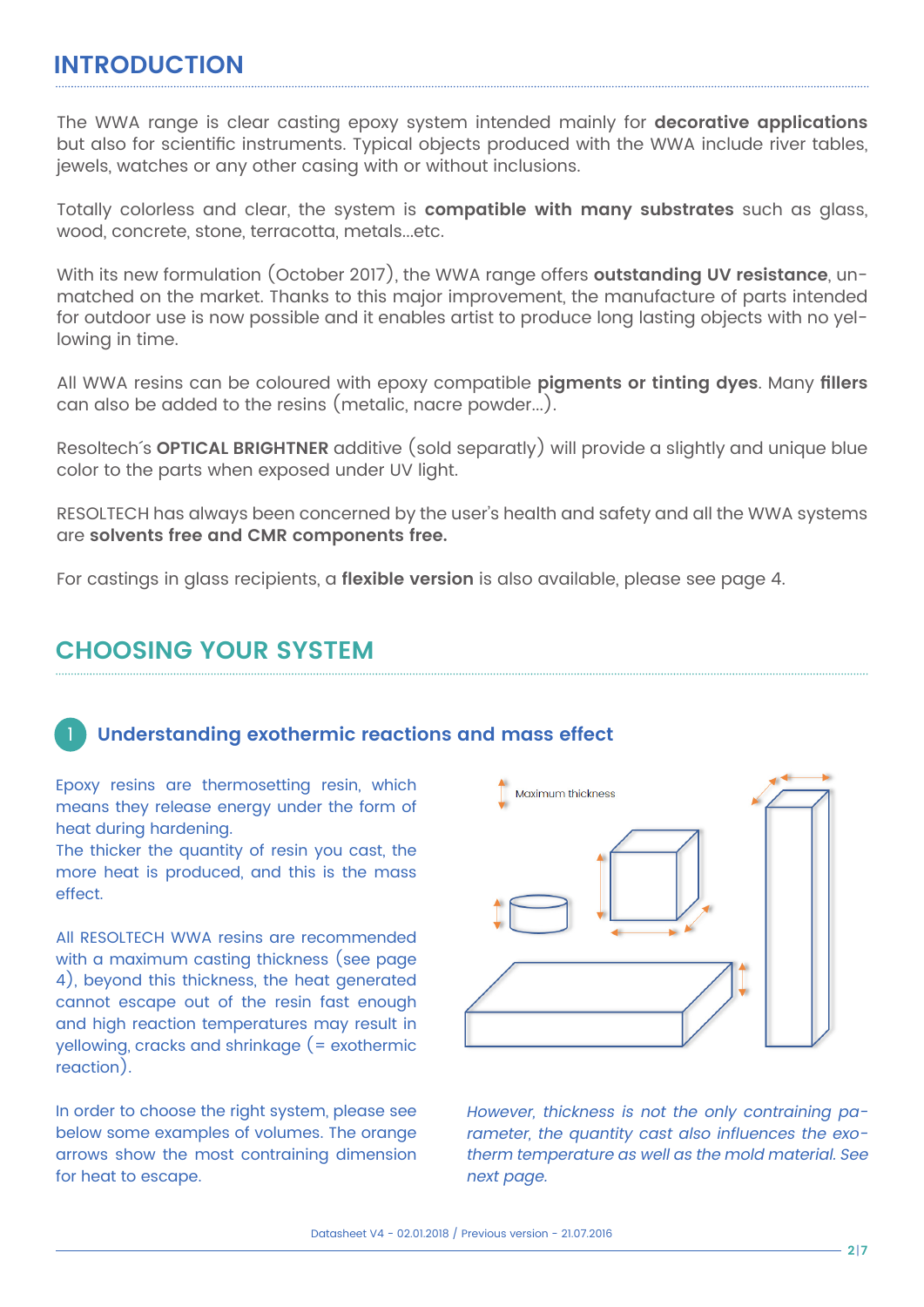#### What influences the exotherm?

- **Resin/hardener system** : Within the WWA range, some systems are faster than others. Faster curing systems enable faster production, but will always also have a higher exotherm temperature, limiting the thickness they can be used on. Consequently, choosing the system adapted to part dimensions must be a primary consideration.
- **Resin/hardener temperature** : Storage temperature greatly influences the exotherm temperature. The hotter the initial temperature of the product, the higher the exotherm. Yet, storing and using product at lower temperature than 20°c is not recommended as a low temperature makes the viscosity of the resin increase and will affect the natural degassing properties of the resin.
- **Room temperature** : As for storing temperature, room temperature at which the resin is to be used has a major influence on the exothermic peak. WWA resins should not be casted when the room temperature is above 23°C when casting very thick quantities. On the contrary, a lower room temperature will reduce the exotherm and therefore will enable to cast bigger thicknesses. This is particularly important to take in account in summer where it may be necessary to cast in air-conditioned rooms only.

In summary: if you plan to cast very large art objects for example, the best is either to do it in winter when the temperature will naturally be low in your workshop (you just need to make sure you stored the resin above 20°C before mixing it) - or to make sure you have an air conditioned room.

- **Mould materials** : The materials used to build the moulds can be heat insulative or heat conductive. An insulative mold (made of wood or foam)will not help the resin dissipate calories generated by the reaction and thus will increase the exotherm temperature. On the contrary, a metal mold will improve heat diffusion and lower the exotherm temperature.

## 2 **Heat Resistance**

Heat resistances of WWA resins are given as  $T_{\alpha}$ , it is the glass transition temperature. Above this temperature, the mechanical properties start to decrease - the resin will become more flexible. This phenomenon though is totally reversible when the temperature decreases.

Depending on the use and the forces applied to the manufactured part, the choice of the WWA system is important.

However, choosing a  $T<sub>G</sub>$  above the maximum use temperature is not always necessary.

For example a thick coating on table top does not need a high  $T_{\rm e}$ , on the contrary if the table top is totally made of resin then a  $T<sub>g</sub>$  of 45°C is recommended.

Bear in mind and , high  $T_{\rm g}$  (over 50°C) will only be obtained with a post curing.

When has the resin reached its thermal resistance property? Slow curing resins take also time to obtain their heat resistance  $(T<sub>e</sub>)$ . In case you need to speed up this curing process, postcuring the resin once it has passed its gel and its "b stage" (meaning it is hard but still tacky) at 40°C overnight will enable to quickly raise the  $T_{\rm cl}$ .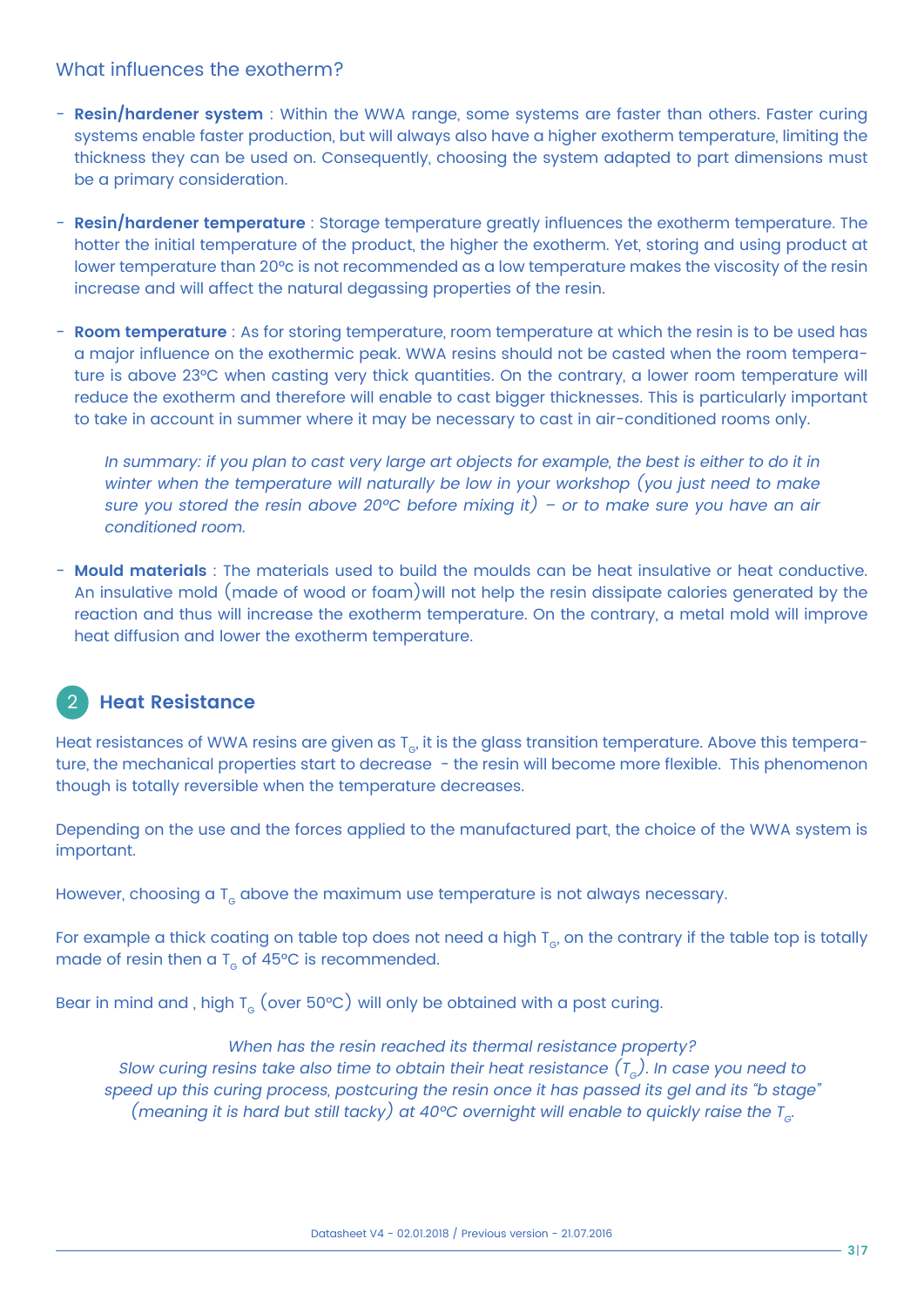## **WWA systems overview**

3

| <b>Resin</b>                                    |               | <b>WWAS</b>                                                                                                                                                   | <b>WWA HT</b>                                                                                                            |                 |                                                                                                                                                                                       | <b>WWA</b>      |                                                                                        | <b>WWA DELUXE</b>                                                                                                                                                             |                  |
|-------------------------------------------------|---------------|---------------------------------------------------------------------------------------------------------------------------------------------------------------|--------------------------------------------------------------------------------------------------------------------------|-----------------|---------------------------------------------------------------------------------------------------------------------------------------------------------------------------------------|-----------------|----------------------------------------------------------------------------------------|-------------------------------------------------------------------------------------------------------------------------------------------------------------------------------|------------------|
| <b>Hardener</b>                                 | <b>WWB HT</b> | WWB4                                                                                                                                                          | <b>WWB HT</b>                                                                                                            | WWB4            | <b>WWB HT</b>                                                                                                                                                                         | WWB4            | <b>WWIB</b>                                                                            | <b>WWB HT</b>                                                                                                                                                                 | WWB4             |
| <b>Maximum</b><br><b>thickness</b><br>at 23°C * | 0.5cm         | 0.5cm                                                                                                                                                         | 2 <sub>cm</sub>                                                                                                          | 4 <sub>cm</sub> | 4 <sub>cm</sub>                                                                                                                                                                       | 9 <sub>cm</sub> | 2 <sub>cm</sub>                                                                        | 12cm                                                                                                                                                                          | 16cm             |
| <b>UV resistance</b>                            | Good          | Good                                                                                                                                                          | Good                                                                                                                     | Good            | Good                                                                                                                                                                                  | Good            | <b>Excellent</b>                                                                       | <b>Excellent</b>                                                                                                                                                              | <b>Excellent</b> |
| <b>Under</b><br>vacuum **                       | no            | no                                                                                                                                                            | yes                                                                                                                      | yes             | no                                                                                                                                                                                    | no              | no                                                                                     | no                                                                                                                                                                            | no               |
| <b>Post curing</b><br>needed ***                | no            | no                                                                                                                                                            | no                                                                                                                       | no              | no                                                                                                                                                                                    | no              | yes                                                                                    | no                                                                                                                                                                            | no               |
| $T_c$ max                                       | 62.1°C        | $50.2$ °C                                                                                                                                                     | $77.2$ °C                                                                                                                | 58.3°C          | 58.4°C                                                                                                                                                                                | 46.1°C          | $97.0$ °C                                                                              | $39.1^{\circ}$ C                                                                                                                                                              | $32.1^{\circ}C$  |
| <b>Typical uses</b>                             |               | Castings of thin layers such<br>as tabletop coating or<br>small parts a few mm thick<br>that need higher mould<br>turnaround therefore a<br>higher reactivity | Parts that will have a<br>higher mechanical solici-<br>tation or that need better<br>thermal properties such<br>as sinks |                 | Large castings were low<br>reactivity is key: river<br>tables, desiccated flower<br>arrangements (water imi-<br>tation), small sculptures<br>like the car models on the<br>first page |                 | High end,<br>parts with high<br>scratch and<br>UV resis-<br>tance (jewels,<br>watches) | When high transparency is<br>needed for parts that are<br>really thick and need extra<br>UV resistance. Normally<br>used for parts thicker than<br>4 cm. High-end art pieces. |                  |

T<sub>e</sub> tested on Kinetech®, curing cycle :3h at 50°C then 3h at 100°C and 3h at 150°C.<br>\* Tested in PP bucket, cylindrical shape and width above or equal to thickness.

\*\* Vacuum compulsary to remove air bubbles from the mix.

\*\*\* Post curing needed to avoid brittle stage.

# **PHYSICAL PROPERTIES**

| <b>Resin</b>                        |                   | <b>WWAS</b>       | <b>WWA HT</b> |          | <b>WWA</b>    |        | <b>WWI A</b> | <b>WWA DELUXE</b> |                 |
|-------------------------------------|-------------------|-------------------|---------------|----------|---------------|--------|--------------|-------------------|-----------------|
| <b>Hardener</b>                     | <b>WWB HT</b>     | WWB4              | <b>WWB HT</b> | WWB4     | <b>WWB HT</b> | WWB4   | <b>WWIB</b>  | <b>WWB HT</b>     | WWB4            |
| Mixing ratio by<br>weight (R/H)     | 100/30            | 100/40            | 100/35        | 100/45   | 100/30        | 100/40 | 100/20       | 100/25            | 100/35          |
| <b>Mix viscosity</b><br>(mPa.s)     | 326               | 324               | 380           | 430      | 280           | 292    | 1100         | 272               | 315             |
| <b>Hardness</b><br><b>Shore D</b>   | 86                | 84                | 89            | 86       | 86            | 85     | 88           | 80                | 79              |
| <b>Mix density</b>                  | 1.06              | 1.05              | 1.05          | 1.04     | 1.05          | 1.06   | 1.01         | 1.11              | 1.10            |
| Gel time on 4cm<br>$at 23^{\circ}C$ | 15 <sub>min</sub> | 58 <sub>min</sub> | 7h16min       | 18h52min | 14h14min      | 24h    | 4h46min      | >16h              | 33 <sub>h</sub> |

Viscosity : ISO 12058.2 ± 15% tolerance

Reactivity measurements realized on Trombotech® on 70ml mix in air

Hardness : ISO 868

\* To be done

#### **Flexible versions of WWA/WWB4 (to be used when casting in glass containers for example)**

| Mixing ratio (weight) WWA/WWB4                          | 100/40 | 100/50 | 100/60 | 100/70 | 100/80 | 100/90 |
|---------------------------------------------------------|--------|--------|--------|--------|--------|--------|
| Hardness Shore D after 14 days at 23°C                  | 85     | 82     | 78     | 67     | 43     | 21     |
| Hardness Shore D after 8h at 40°C                       | 86     | 84     | 83     | 75     | 55     | 35     |
| Elongation at break (traction) after<br>14 days at 23°C | 2.8%   | -      | -      | -      | ۰      | 74%    |
| Elongation at break (traction) after<br>16h at 40°C     | 2.3%   | -      | -      | -      | -      | 85%    |

Hardness : ISO 868 Traction : ISO 527-2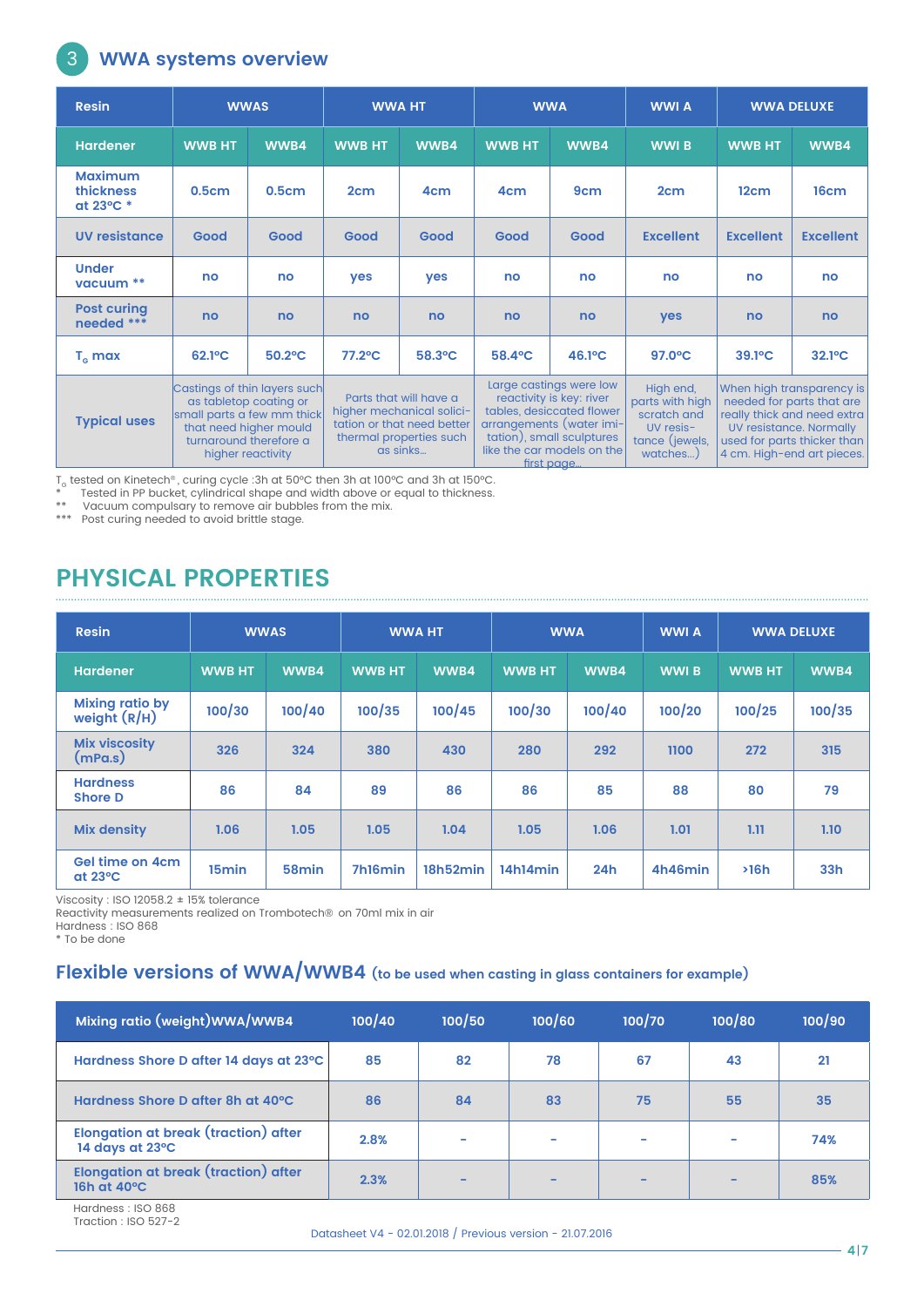## **APPLICATION**

# 1 **Storage**

In order to improve degassing, products should be stored at a temperature between 20 and 25°C. The colder the resin, the higher the viscosity, and the higher the viscosity the harder it is for the bubbles to escape from the resin. This means that storage temperature should ideally always be above 20ºC. However, after mixing, pouring and self degassing (approx. 1 h), the mold in which the resin has been poured maybe placed in a colder room during its hardening at temperatures below 20°C as this will help avoiding high exotherm temperature and therefore will allow to cast thicker layers.

# **Mixing**

The mixing stage is the most important one. 99% of quality variations are the result of a poor mixing. It is highly recommended to follow the basic rules below :

- Our mixing ratios are expressed by weight: always use a scale and check that it is accurate specially if battery operated.
- Start by pouring the hardener in the pre-mix container.
- Add the corresponding amount of WWA resin.
- Mix thoroughly but slowly not to include too many air bubbles.
- Once the mix is perfectly transparent and homogeneous, pour into second mixing container : This is called the **double potting technique** and it ensures that unmixed resin and hardener from the sides of the 1st mixing container are not used.
- Mix again and ensure perfect optical transparency before casting into the mould.

# 3 **Casting**

Once the mix is homogeneous, it is ready to be casted in the mould. Bubbles can appear during this stage, those bubbles will dissapear withing 15 minutes. None of the WWA range resin require mixing under vaccum except for the WWA HT where degassing the mix under vacuum is preferable.

#### 4 **Hardening**

The thinner the resin film, the longer it will take to harden. On the contrary the thicker the cast is, the faster it will harden due to the mass effect.

For thick castings, it is recommended to work with a room temperature below 23°C, it will decrease risks of a high exotherm temperature.

#### 5 **Example : Manufacturing a river table**

- **Selection of timber** : Select dry/seasoned wood as flat as possible. Do not leave bark as it would be a weak spot, remove it and sand the edges where the bark was.
- **Stabilization of the wood** : Wood is a porous material; some air bubbles could get out of the wood during hardening. To avoid this, it is recommended to coat the wood with a layer of epoxy. Fill cracks, knots, and any porous areas starting with what will be the bottom of the table, so that when you will place the bottom of the wood into the resin no air will be trapped. Like for any hardened epoxy, you will need to sand/deglaze before pouring more resin on it to ensure adhesion.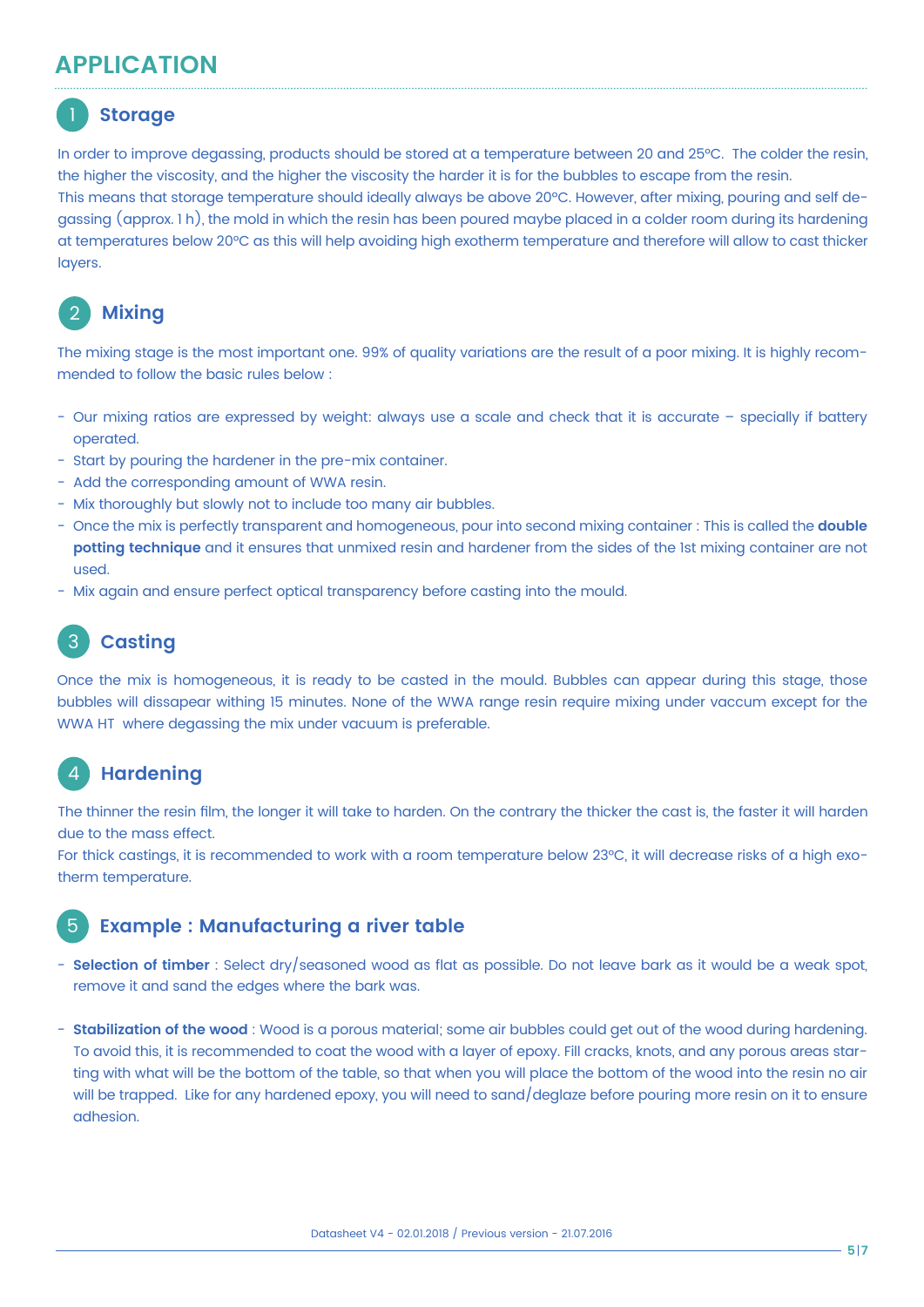- **Casting techniques** : One of the many techniques possible once the wood stabilized consists in pouring a thin layer of resin in the mould (2 to 3 mm) to avoid any possible air pockets under the wood when placing it in the mould. Once the wood placed on the resin bed of 2/3 mm, clamp the wood in place so it won't float with non-stick spacers between the clamp and the wood. You can now pour the resin and flood the mould.

 Another technique consists into placing the wood in the resin bed, pour the resin up to half to its final level and let cure overnight to b stage (resin has partially hardened, but is still stricky and you can put you nail into it) while holding the wood with clamps. The next day you can remove the clamps, the wood will be held in place and you can now do your final pour and flood the wood with the final desired resin thickness.

- **Casting thicknesses** : WWA/WWB4 is the perfect system to manufacture river tables, but as explained before thickness and room temperature are key points to determine the project feasibility.

**Example :** a 2m long x 30 cm wide x 4,5 cm thick casting in a 19mm melaminated wood mould in one shot is possible if the room temperature is between 18°C and 20°C, but the same casting at 23°C room temperature would see the resin heat up during hardening and cause yellowing, cracks and shrinkage. This means that just 4 or 5 ºC temperature difference may be critical. **Play safe**: In case of doubt, cast in 2 times.

- **Using resin translucent tints** : tints give great color aspects, but trying to obtain the same color at each mix is impossible. It is best to tint all the resin you plan onto using in one go. Nacre powder and metallic powders & flakes may also be used. Make sure all tints or fillers are epoxy compatible before using them.
- **Hardening** : The WWA+WWB4 system cures slowly and as a result, the temperature resistance increases slowly too. If you need to speed up the temperature resistance, once the resin has initially hardened, heat up at 40ºC overnight.
- **Polishing** : All the WWA range sands and polishes well due to its excellent hardness. Best practice includes starting with 80 grit and wet sand from 400 grit onwards up to 2000 grit and then using any available polishing paste. The Resoltech WWI is approved for watches glass manufacturing and has similar resistances as sapphire.

Ask for technical advice : Resoltech´s distributor networks consists of trained and experimented technicians Do not doubt in contacting them or our technical department for expert advice.

#### 6 **Effects/Causes/Solutions table**

| <b>Effects</b>                                                                       | <b>Causes</b>                                                                         | <b>Solutions</b>                                                                                      |  |  |  |
|--------------------------------------------------------------------------------------|---------------------------------------------------------------------------------------|-------------------------------------------------------------------------------------------------------|--|--|--|
| The mix is not totally clear, some<br>«filaments» are visible                        | The mix is not homogeneous enough                                                     | Stir untill the mix becomes totally clear                                                             |  |  |  |
| Some bubbles won't go up, there are<br>stuck on mould sides or on included<br>parts. | Bubbles are stuck because of the ca-<br>pillarity or because of the shape.            | Soak all surfaces with mixed resin prior<br>to casting                                                |  |  |  |
| Resin hardened but there are still<br>some «filaments» inside                        | Hardening is not 100% complete or the<br>mix was not homogenous enough                | Wait during 72h                                                                                       |  |  |  |
| The part went slightly yellow during<br>hardening                                    | A moderate exotherm oxydized the<br>resin                                             | Complete the hardening with a UV ex-<br>posure, clearness should reappear                             |  |  |  |
| - Strong yellowing during hardening                                                  |                                                                                       | - Lower room temperature or product<br>temperature                                                    |  |  |  |
| - Surface is not flat (waves in sur-<br>face)                                        | <b>Highly exotherm reaction</b>                                                       |                                                                                                       |  |  |  |
| - Cracks                                                                             |                                                                                       | - Decrease casting thickness<br>- Use a slower system                                                 |  |  |  |
| - Important shrinkage                                                                |                                                                                       |                                                                                                       |  |  |  |
| Hardening did not occured after 72h                                                  | Mixing ratio was incorrect or harde-<br>ning is very slow due to low tempe-<br>rature | Check mixing ratio or increase room<br>temperature, oven post curing is pos-<br>sible (not over 40°C) |  |  |  |